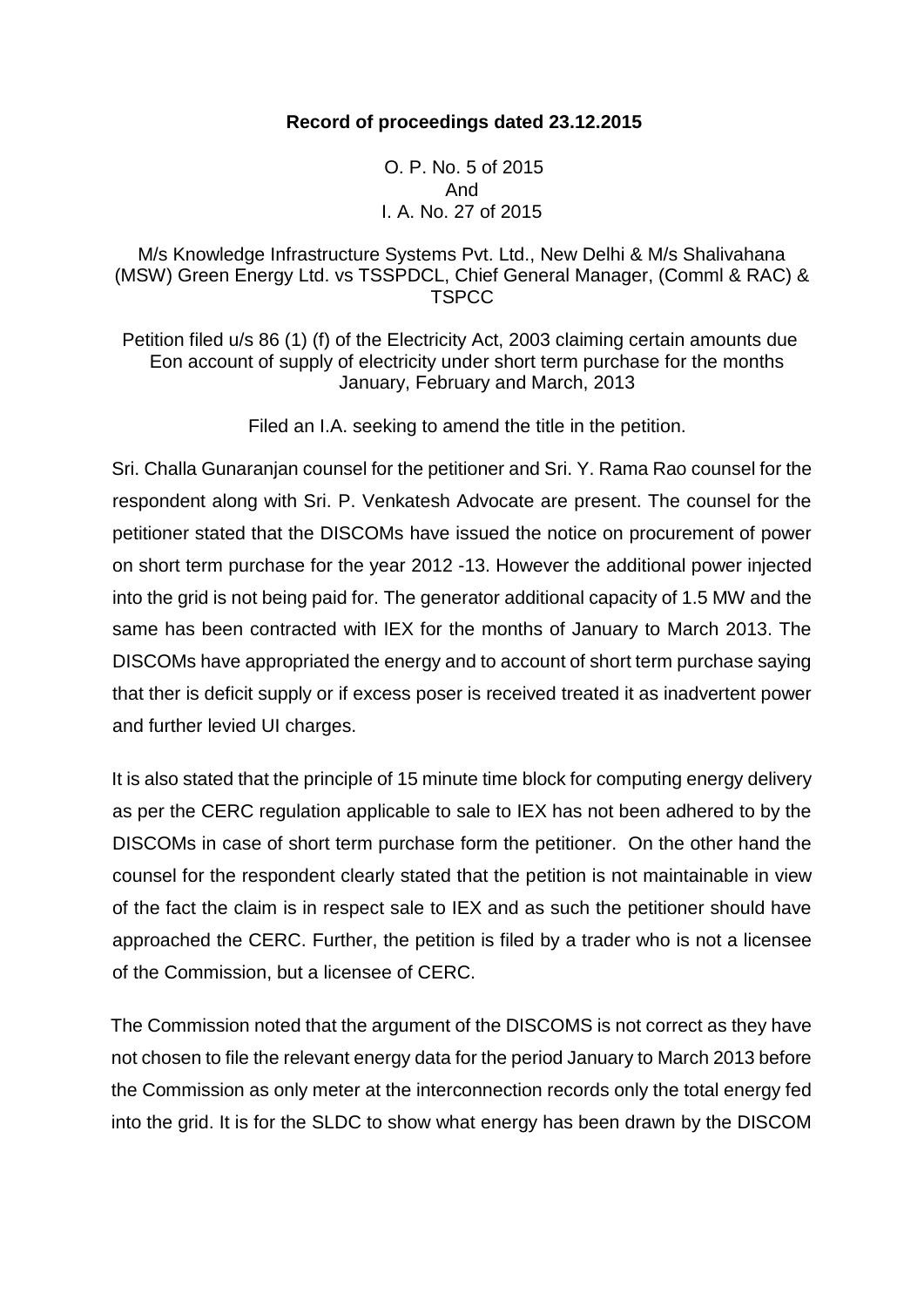and what quantity has been made available to IEX after meeting the priority supply to DISCOM.

The DISCOM shall file the relevant date by the next date of hearing and the same will be made available to petitioner atleast 1½ month in advance who shall before 20 days of hearing file any reply to such data. The petitioner is also directed to pay the balance fee in respect of I A filed for amendment of the title by the next date of hearing. Adjourned.

Call on 11.04.2016 At 11.00 AM Sd/- Sd/- Sd/- Member **Member** Chairman

> O. P. No. 6 of 2015 And I. A. No. 28 of 2015

M/s Rithwik Power Projects Limited vs TSNPDCL

Petition filed seeking directions to the Licensee for payment of tariff for the additional capacity of 1.5 MW at the rate being paid to existing 6 MW power plant.

Filed an I.A seeking to amend the title in the petition.

Sri. Challa Gunaranjan counsel for the petitioner and Sri. Y. Rama Rao counsel for the respondent along with Sri. P. Venkatesh Advocate are present. The counsel for the petitioner stated that the commission had directed him to ascertain from the petitioner as to whether it has taken steps to enter into PPA for the total capacity with the DISCOM. He is yet to ascertain from the petitioner, so requested for time. Accordingly adjourned.

Call on 11.04.2016 At 11.00 AM Sd/- Sd/- Sd/- Member Member Chairman

> O. P. No. 7 of 2015 And I. A. No. 29 of 2015

M/s. Shalivahana (MSW) Green Energy Limited vs TSLDC

Petition filed questioning the refusal of grant of accreditation for the 12 MW (MSW) project under RPPO Regulation.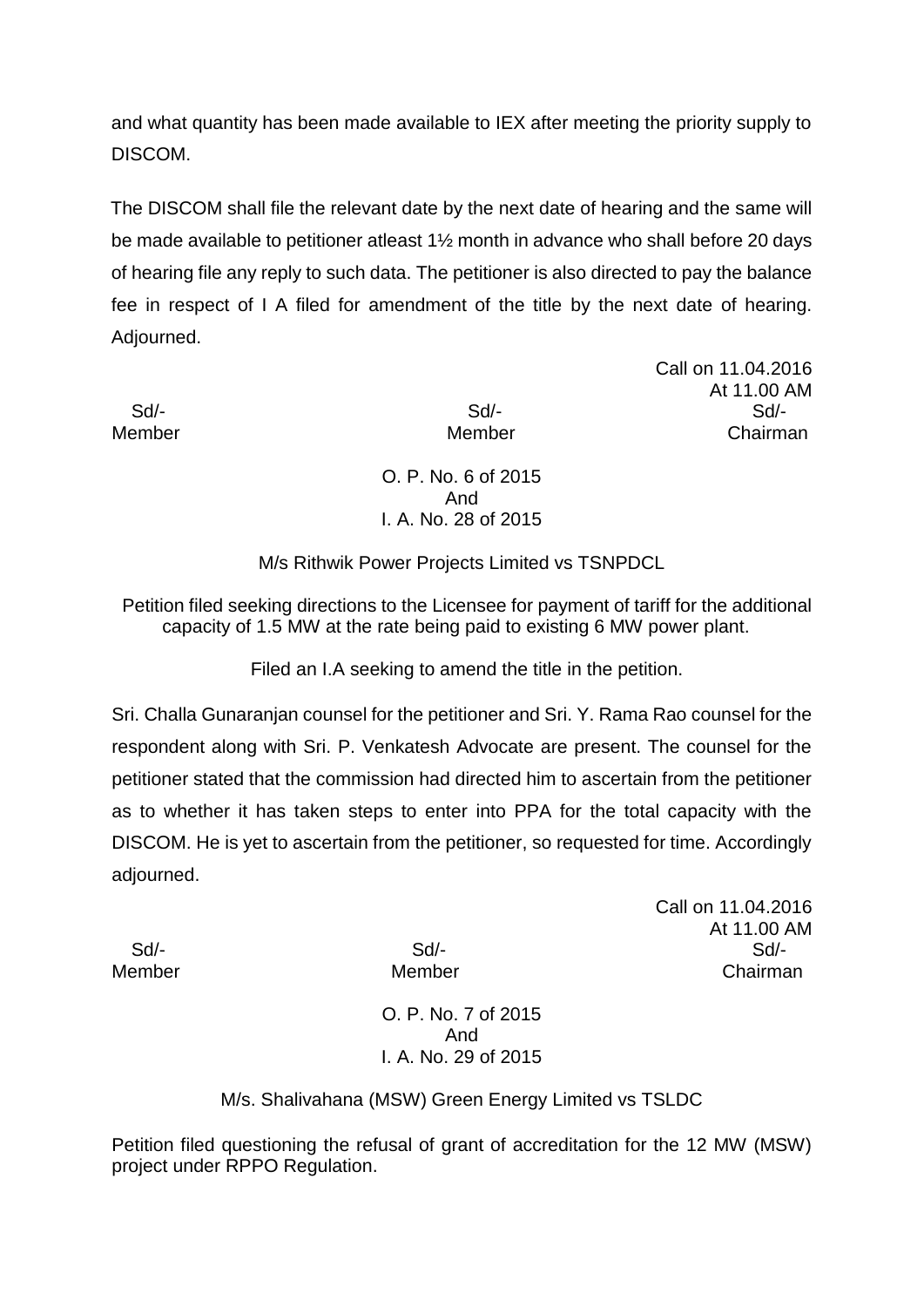Filed an I.A. seeking to amend the title in the petition.

Sri. Challa Gunaranjan counsel for the petitioner and Sri. Y. Rama Rao counsel for the respondent along with Sri. P. Venkatesh Advocate are present. The counsel for the petitioner stated that he has already submitted the order of the Hon'ble ATE confirming the order passed by Andhra Pradesh Electricity Regulatory Commission in a similar situation. He stated that the counsel for the respondent sough time to verify and report by this hearing whether will implement the ATE order. The counsel for the respondent stated that the said order is not applicable as the generator is supplying power to the trader.

To a specific query, the counsel for the respondent has expressed no knowledge about any appeal having been preferred by APSLDC against the said ATE order.

The Commission felt that since the information is not coming forth from the SLDC it is better to pass order in the matter. Accordingly, the matter is heard and order are reserved.

| Sd/-<br>Member | $Sd$ -<br>Member                                                                               | $Sd$ -<br>Chairman |
|----------------|------------------------------------------------------------------------------------------------|--------------------|
|                | O. P. No. 14 of 2015                                                                           |                    |
|                | M/s. Arhyama Solar Power Pvt. Ltd. vs Energy Dept., Govt. of Telangana, TSSPDCL<br>& TSTRANSCO |                    |

Petition seeking the levy of transmission and wheeling charges as determined by erstwhile APERC vide order dated 09.05.2014 contrary to government policy as adopted by the APERC.

Smt. P. Lakshmi, Advocate and counsel for the petitioner and Sri. Y. Rama Rao, Counsel for the respondents along Sri. P. Venkatesh are present. The counsel for the petitioner stated that she is filing reply to the counter affidavit. She is not in a position to place the judgments in the matter so time is needed to make submission. The counsel for the respondent has no objection

Call on 11.04.2016 At 11.00 AM Sd/- Sd/- Sd/- Member Member Chairman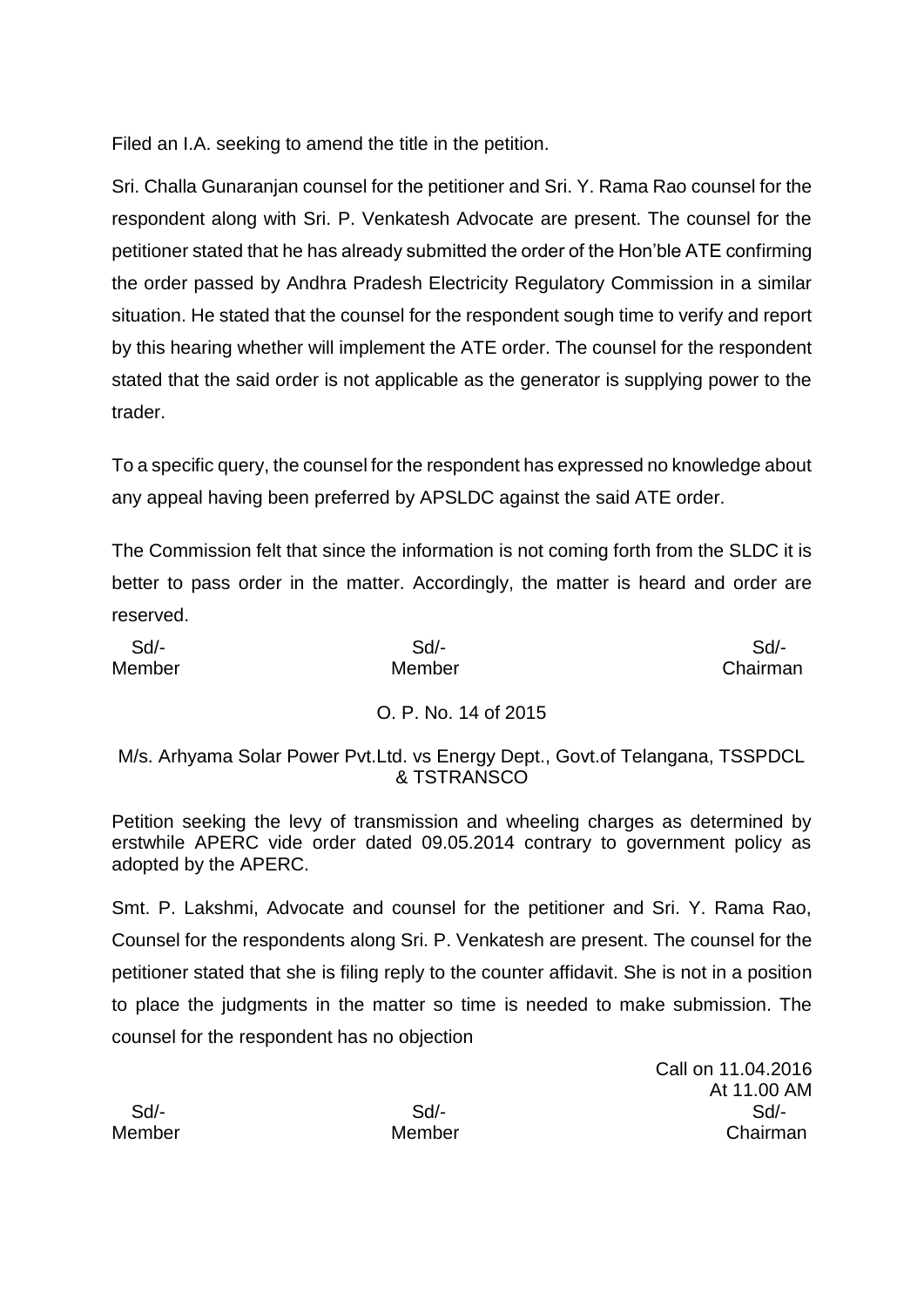R. P. (SR) No. 42 of 2015 And I. A. (SR) No. 51 and 52 of 2015

M/s Suguna Metals Limited vs TSNPDCL & TSSPDCL

Petition filed seeking review of the tariff order dated 27.03.2015 in OP Nos. 76 and 77 of 2015 in respect of voltage surcharge (SR. No. 42 of 2015)

Petition filed for interim orders pending disposal of the review petition (SR No. 51 of 2015)

Petition filed for condoning the delay of 34 days in filing the review petition (SR No. 52 of 2015)

Sri. N. Vinesh Raj, Counsel for the petitioner and Sri Y. Rama Rao, Counsel for the respondent along with Sri P. Venkatesh, Advocate are present. The counsel for the petitioner submitted arguments and stated it is being penalised with voltage surge due to the words in the tariff order that the same levieable even power drawn from other sources under open access. The counsel for the petitioner sought clarification of the tariff order. The counsel for the respondent on the other hand sought support the tariff order stating that the system only one and the petitioner cannot exceed the power drawn from the licensee even though it may avail power from other sources.

The Commission required the DISCOM to file its counter affidavit so as to enable the Commission to take a clear decision in the matter. Adjourned.

> Call on 11.04.2016 At 11.00 AM

 Sd/- Sd/- Member Chairman

> O. P. No. 49 of 2015 And I. A. No. 18 of 2015

M/s Corporate Power Limited vs TSSPDCL & TSNPDCL

Petition filed seeking resolution of disputes between it and the licensees in the erstwhile state of Andhra Pradesh by referring the matter of arbitration in respect of power purchase agreement dated 31.07.2012.

There is no representation on behalf of the petitioner. Sri Y. Rama Rao, Counsel for the respondent along with Sri P. Venkatesh, Advocate is present. In view of the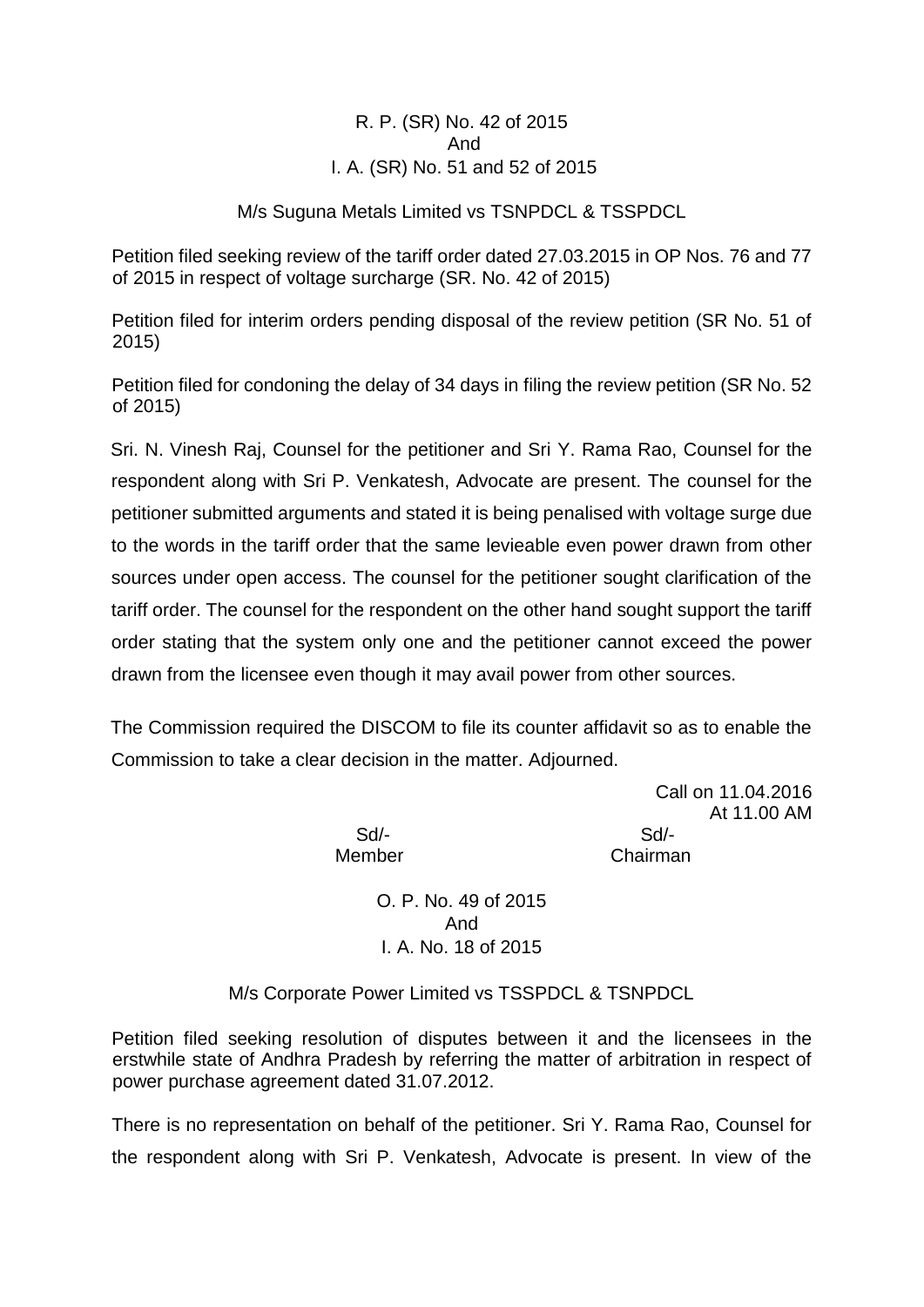absence of the petitioner or its counsel consecutively twice, the same is dismissed for default.

Sd/- Sd/- Sd/-

Member **Member** Member **Chairman** 

O. P. No. 59 of 2015 And I. A. No. 20 of 2015

M/s. KSK Mahanadi Power Company Limited vs TSSPDCL & TSNPDCL

Petition filed u/s 86(1) (f) of the Electricity Act, 2003 seeking resolution of disputes between it and the under the power purchase agreement dated 31.07.2012.

Sri. Anand K Ganeshan counsel for the petitioner and Sri Y. Rama Rao, Counsel for the respondent along with Sri. P. Venkatesh, Advocate are present. The counsel for the petitioner stated that the bills relating to individual DISCOMs have been placed on record as has been directed by the Commission while hearing on 07.12.2015. Since the agreement period itself is going to end by June 2016, he sought early hearing of the matter. The counsel for the respondents sought time to verify the position and appraise the Commission on the next date of hearing. However, he has stated that the matter attracts the issue of jurisdiction of the Commission which is yet to be decided by the Commission.

The Commission observed that the petitioner started supplying power from August'2013 onwards and has been raising the bills, but no payments were received by it. As the agreement is likely to be expire in a few months' time, it is desirable that the issue of payment of bills is required to be settled immediately without fail, as according to the petitioner it has not received any payment though power supply is being done for long time. Though the counsel for the petitioner sought the posting of O P No. 68 of 2015 only, it is opposed by the counsel for the respondent and he sought posting of all the cases together for hearing.

The Commission accordingly adjourned the matter to April 2016 but gave specific date to the case and the Commission would hear the matter completely at one go including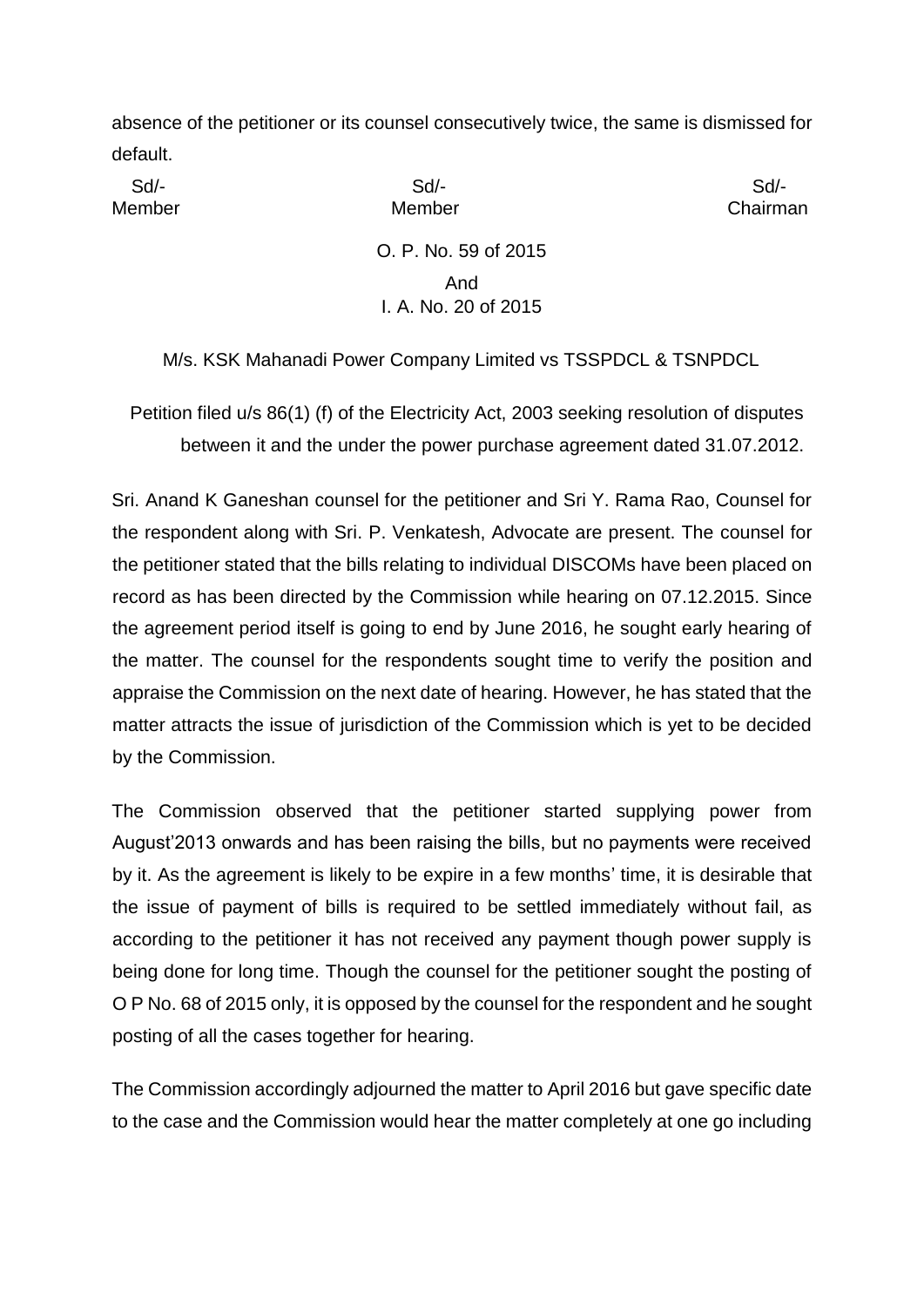the issue of jurisdiction. It is also made clear to the counsel for the parties that no adjournment will be given in the matter on the next date of hearing.

Call on 12.04.2016 At 11.00 AM Sd/- Sd/- Sd/- Member Member Chairman

#### O. P. No. 60 of 2015

DISCOMS & APPCC vs M/s KSK Mahanadi Power Company Ltd., & 4 others

Petition u/s 86(1) (f) of the Electricity Act, 2003 for directions on illegal claim of Rs. 66.31 crores towards the transmission charges for the period  $16<sup>th</sup>$  June, 2013 to  $13<sup>th</sup>$ August, 2013 and capacity charges for the period  $16<sup>th</sup>$  June, 2013 to 26<sup>th</sup> July, 2013 by illegal invoking letter of credit by M/s KSK Mahanadi Power Company Ltd., for the period without supplying power to the petitioners.

Sri Y. Rama Rao, Counsel for the petitioners along with Sri. P. Venkatesh, Advocate and Sri. Anand K Ganeshan counsel for the respondent and are present. The counsel for the petitioner stated that the bills relating to individual DISCOMs have been placed on record as has been directed by the Commission while hearing on 07.12.2015. Since the agreement period itself is going to end by June 2016, he sought early hearing of the matter. The counsel for the respondents sought time to verify the position and appraise the Commission on the next date of hearing. However, he has stated that the matter attracts the issue of jurisdiction of the Commission which is yet to be decided by the Commission.

The Commission observed that the petitioner started supplying power from August'2013 onwards and has been raising the bills, but no payments were received by it. As the agreement is likely to be expire in a few months' time, it is desirable that the issue of payment of bills is required to be settled immediately without fail, as according to the petitioner it has not received any payment though power supply is being done for long time. Though the counsel for the petitioner sought the posting of O P No. 68 of 2015 only, it is opposed by the counsel for the respondent and he sought posting of all the cases together for hearing.

The Commission accordingly adjourned the matter to April 2016 but gave specific date to the case and the Commission would hear the matter completely at one go including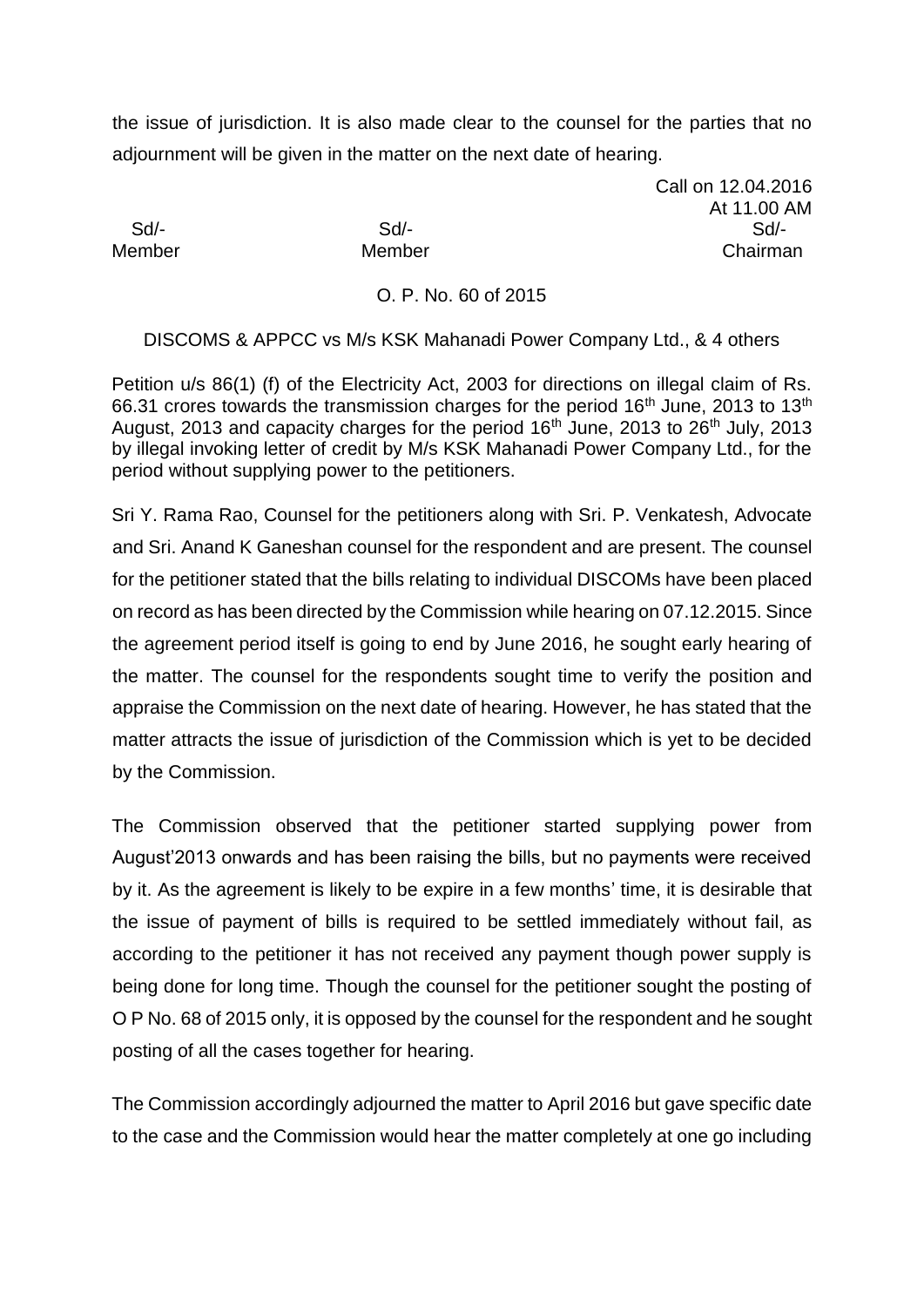the issue of jurisdiction. It is also made clear to the counsel for the parties that no adjournment will be given in the matter on the next date of hearing.

Call on 12.04.2016 At 11.00 AM Sd/- Sd/- Sd/- Member Member Chairman

> O. P. No. 68 of 2015 And I.A. No. 19 of 2015

M/s. KSK Mahanadi Power Company Ltd., Vs TSSPDCL & TSNPDCL

Petition filed u/s 86(1) (f) of the Electricity Act, 2003, seeking resolution of disputes between it and the under the power purchase agreement dated 31.07.2012.

Sri. Anand K Ganeshan counsel for the petitioner and Sri Y. Rama Rao, Counsel for the respondent along with Sri. P. Venkatesh, Advocate are present. The counsel for the petitioner stated that the bills relating to individual DISCOMs have been placed on record as has been directed by the Commission while hearing on 07.12.2015. Since the agreement period itself is going to end by June 2016, he sought early hearing of the matter. The counsel for the respondents sought time to verify the position and appraise the Commission on the next date of hearing. However, he has stated that the matter attracts the issue of jurisdiction of the Commission which is yet to be decided by the Commission.

The Commission observed that the petitioner started supplying power from August'2013 onwards and has been raising the bills, but no payments were received by it. As the agreement is likely to be expire in a few months' time, it is desirable that the issue of payment of bills is required to be settled immediately without fail, as according to the petitioner it has not received any payment though power supply is being done for long time. Though the counsel for the petitioner sought the posting of O P No. 68 of 2015 only, it is opposed by the counsel for the respondent and he sought posting of all the cases together for hearing.

The Commission accordingly adjourned the matter to April 2016 but gave specific date to the case and the Commission would hear the matter completely at one go including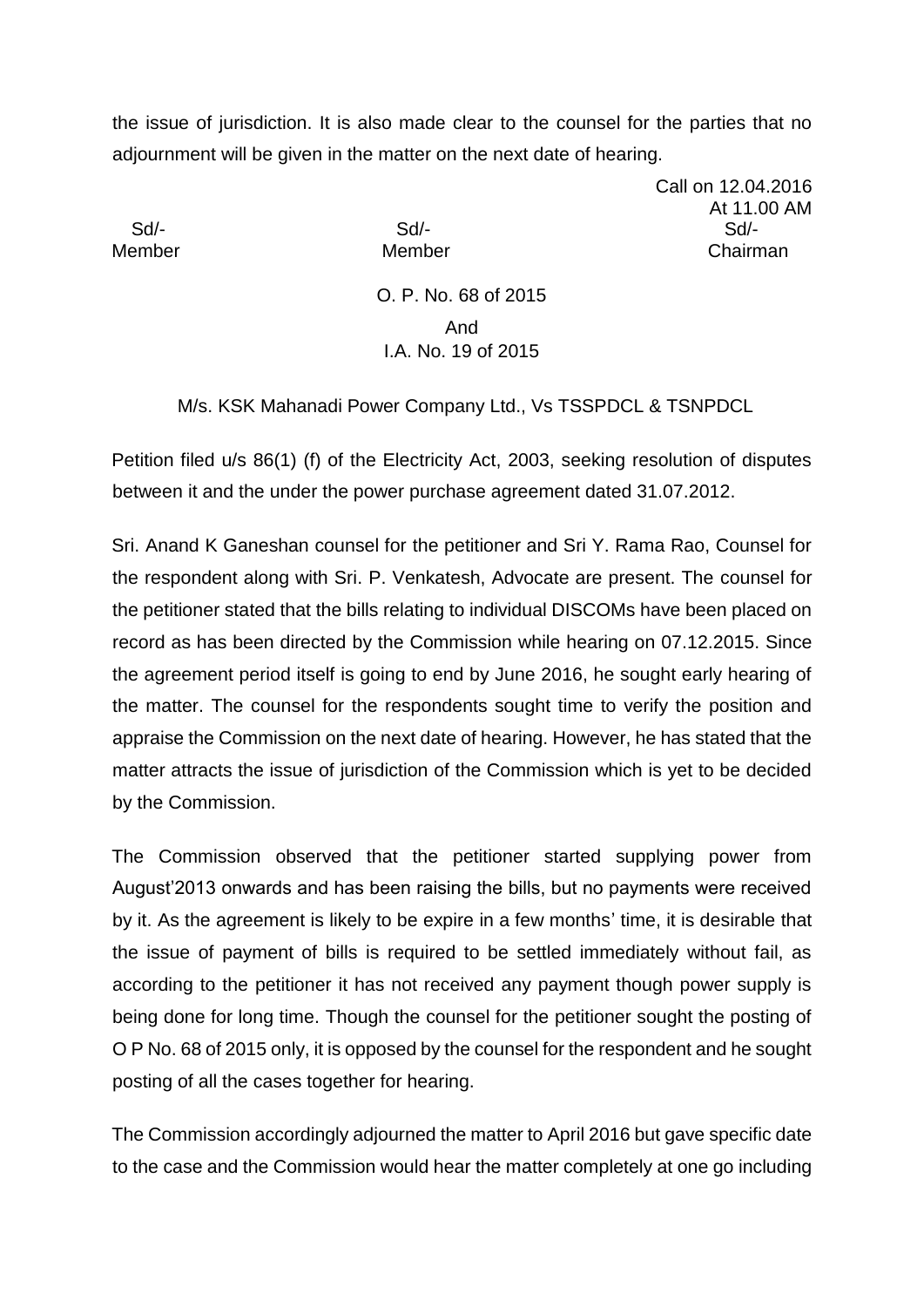the issue of jurisdiction. It is also made clear to the counsel for the parties that no adjournment will be given in the matter on the next date of hearing.

Call on 12.04.2016 At 11.00 AM Sd/- Sd/- Sd/- Member Member Chairman

> O. P. No. 61 of 2015 And I. A. No. 23 of 2015

M/s Green Energy Association vs DISCOMs and TSSLDC

Petition u/s142oftheElectricityAct,2003 for noncompliance of Regulation 7 (1) & (2) and 9 of the APERC Renewable Power Purchase Obligation (Compliance by Purchase of Renewable Energy / Renewable Energy Certificate) Regulation, 2012.

Filed an I.A seeking to amend the title to the case and also to amend the prayer in the petition.

Sri. B. Tagore Advocate representing M/s. Eternity Legal, who is the counsel for the petitioner and Sri. Y. Rama Rao counsel for the respondents along Sri. P. Venkatesh Advocate are present. The advocate representing petitioner has stated that the petitioner has filed all the necessary information and no further arguments are required to be submitted. The advocate representing the counsel for respondent has stated that as per the counter affidavit the petitioner has no locus standi to pursue the petition before the Commission and the Commission cannot entertain the petition, accordingly the same has to be dismissed.

The Commission directed the DISCOMs to file data relating to compliance of RPO regulation on or before 31.01.2016 and any reply from the petitioner by a week thereafter Since the arguments are concluded the matter reserved for judgment.

| Sd/-   | $Sd$ -               | $Sd$ -   |
|--------|----------------------|----------|
| Member | Member               | Chairman |
|        | O. P. No. 74 of 2015 |          |
|        | And                  |          |
|        | I. A. No. 24 of 2015 |          |

M/s Hetero Wind Power Ltd. vs TSTRANSCO, APTRANSCO & TSSPDCL

Petition seeking execution of tariff order dt.09.05.2014 with regard to exemption of transmission & wheeling charges for the petitioner's wind project.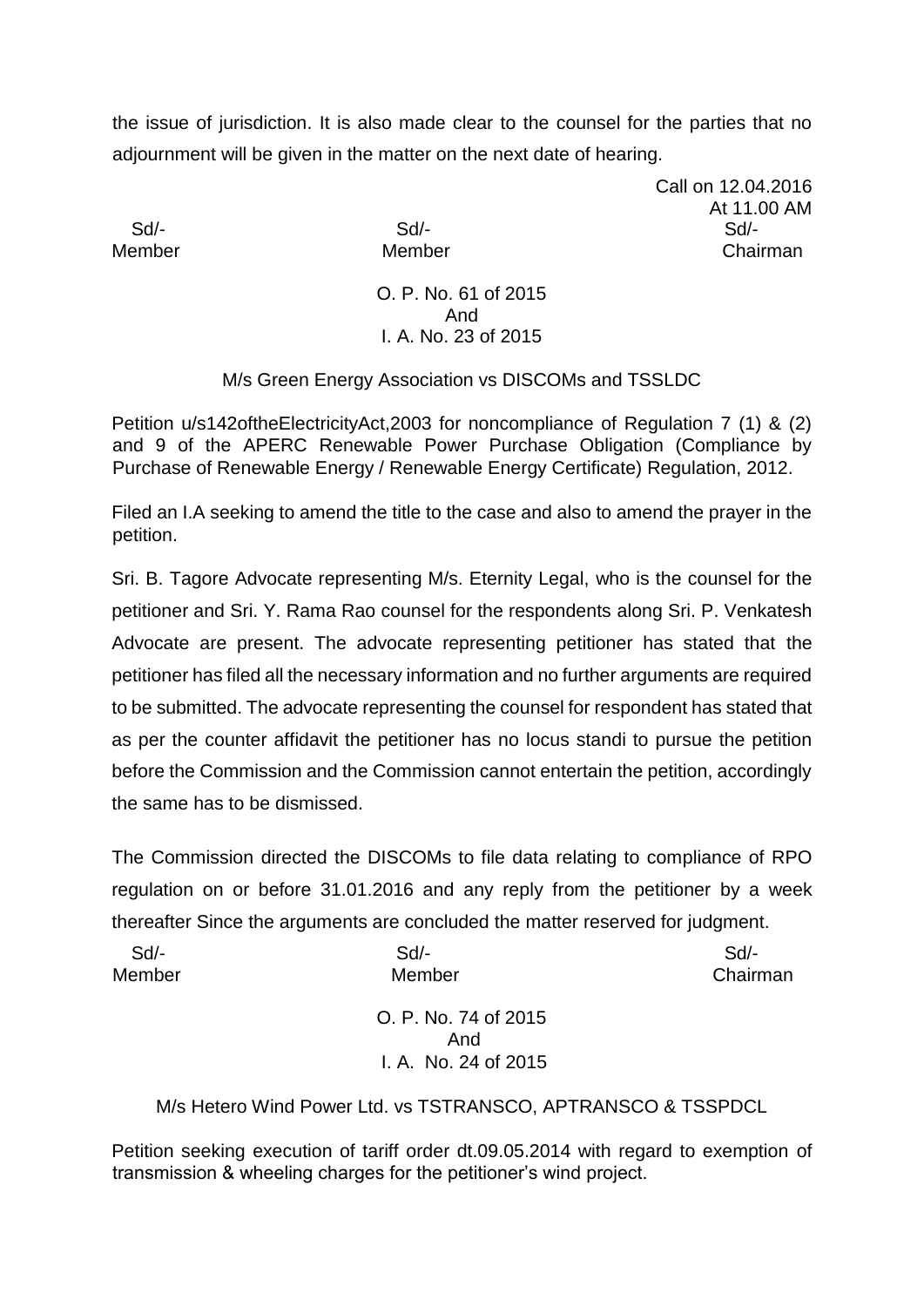Filed an I.A. seeking to amend the title in the petition.

Sri. P. M. Gopala Krishna Advocate representing Sri. Prasad Rao Vemulapalli, Counsel for the petitioner and Sri. Y. Rama Rao, Counsel for the respondent along Sri. P. Venkatesh are present. The counsel for the petitioner stated that the respondents have to adjust huge amount towards transmission and wheeling charges and not implementing the order of the Commission dated 09.05.2015. The counsel for the respondent stated that there is a review filed by TSTRANSCO against the said order. Therefore, the respondents are awaiting the result of the said petition.

The Commission expressed its displeasure that the licensee has chosen not to file the material as directed by it on the basis of which the review petition is being filed and prosecuted. It is also pointed out that in the absence of any orders from the Commission on the review petition and there being no challenge to the order, why the said order is not being implemented. It also noted that a similar review petition filed by M/s APTRANSCO before APERC has already been dismissed stating that review cannot be undertaken in respect of an order passed in respect of combined state.

The Commission having regard to the position as is available treated the matter as heard and reserved its orders.

| $Sd$ - | $Sd$ -                   | Sd       |
|--------|--------------------------|----------|
| Member | Member                   | Chairman |
|        |                          |          |
|        | R. P. (SR) No. 1 of 2015 |          |
|        |                          |          |
|        | <b>TSTRANSCO vs Nil</b>  |          |

Petition seeking review of the order dated 09.05.2014 determining the transmission tariff for the 3rd control period of 2014-2019

Sri. Y. Rama Rao, Counsel for petitioner along with Sri. P Venkatesh Advocate are present. The Counsel for the petitioner sought adjournment as material in support of the review petition is not filed before the Commission.

The Commission expressed its displeasure that the licensee has chosen not to file the material as directed by it on the basis of which the review petition is being filed and prosecuted. It is also pointed out that in the absence of any orders from the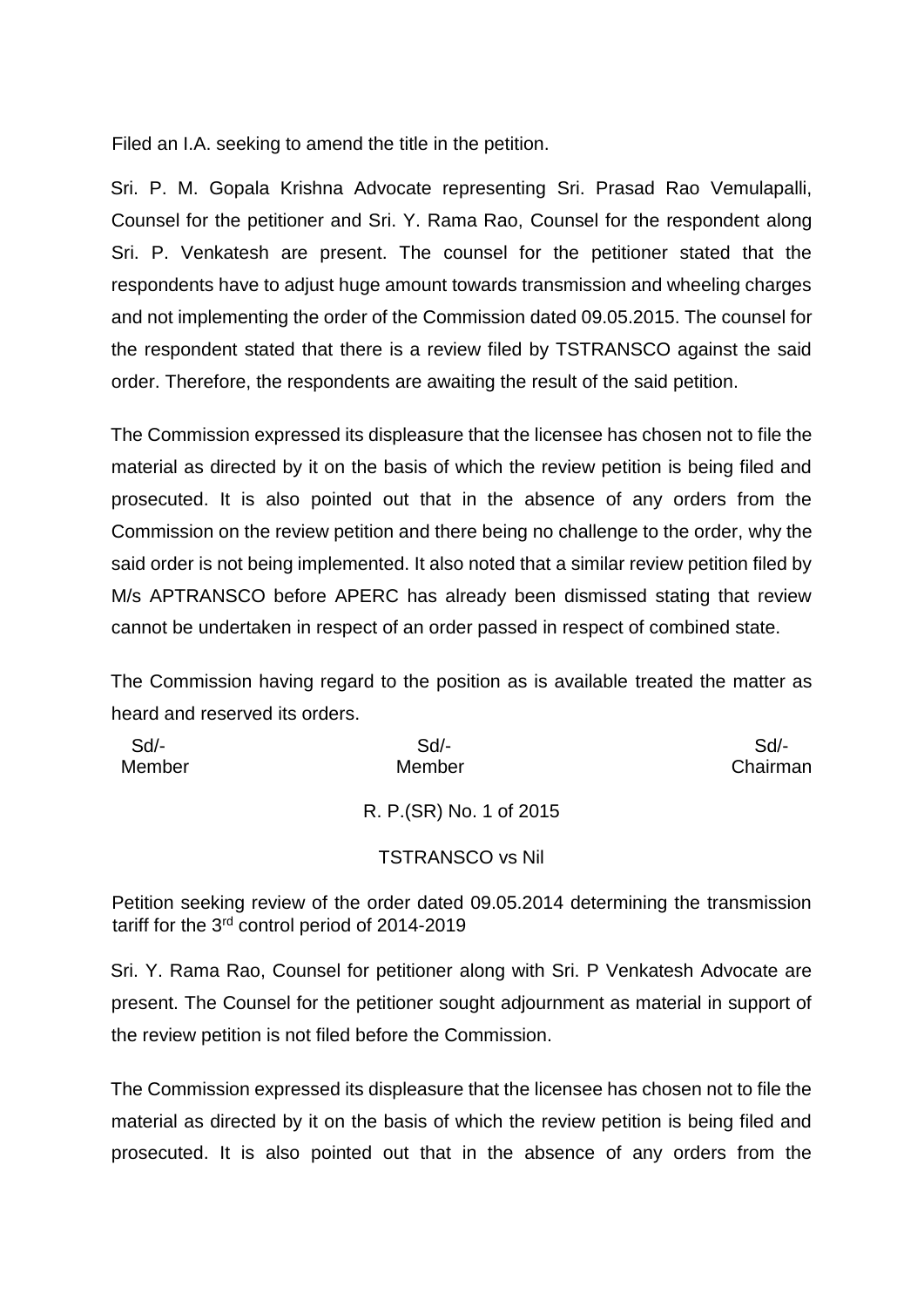Commission on the review petition and there being no challenge to the order, why the said order is not being implemented. It also noted that a similar review petition filed by M/s APTRANSCO before APERC has already been dismissed stating that review cannot be undertaken in respect of an order passed in respect of combined state.

The Commission having regard to the position as is available treated the matter as heard and reserved its orders.

| Sd/-   | Sd     | Sd/-     |
|--------|--------|----------|
| Member | Member | Chairman |
|        |        |          |

O. P. No. 80 of 2015

M/s Singareni Collieries Company Ltd. vs TSNPDCL

Petition seeking renewal of the exemption from license granted by the erstwhile Andhra Pradesh Electricity Regulatory Commission on 15.09.2011 in OP No. 55 of 2011 duly extending the exemption from license granted to it by the said Commission by order dated 31.01.2000 in OP No. 5 of 1999.

Sri. V. Vijender General Manager (E and M) of the petitioner and Sri. Y. Rama Rao counsel for the respondent along with Sri. P. Venkatesh Advocate are present. The representative of the petitioner stated that all the services were taken over by the licensee M/s. Northern Power Distribution Company Limited of Telangana State. It is approximately 80% of the total connections provided by the petitioner. However, there are certain connections which are existing in the area of the petitioner over which it has control and there are some connections where right of way is an issue for the licensee hence they are not yet transferred. He stated that in some areas there is an existing line of the petitioner with the existing services of the petitioner and thus licensee is not capable of or not inclined to lay another line for the connections so existing under the existing line. He also stated that the petitioner is willing to handover all the connections with which petitioner is not all concerned and which are given to private persons or organisations. Reacting to the submission of the counsel for the respondent has pointed out that the connections being transferred by the petitioner need to be indemnified petitioner as the same are originally given by the petitioner and most these connections are existing in the area of the petitioner.

The Commission pointed out that the petitioner has complied with the directions of the Commission requiring transfer power supply business not connected with its main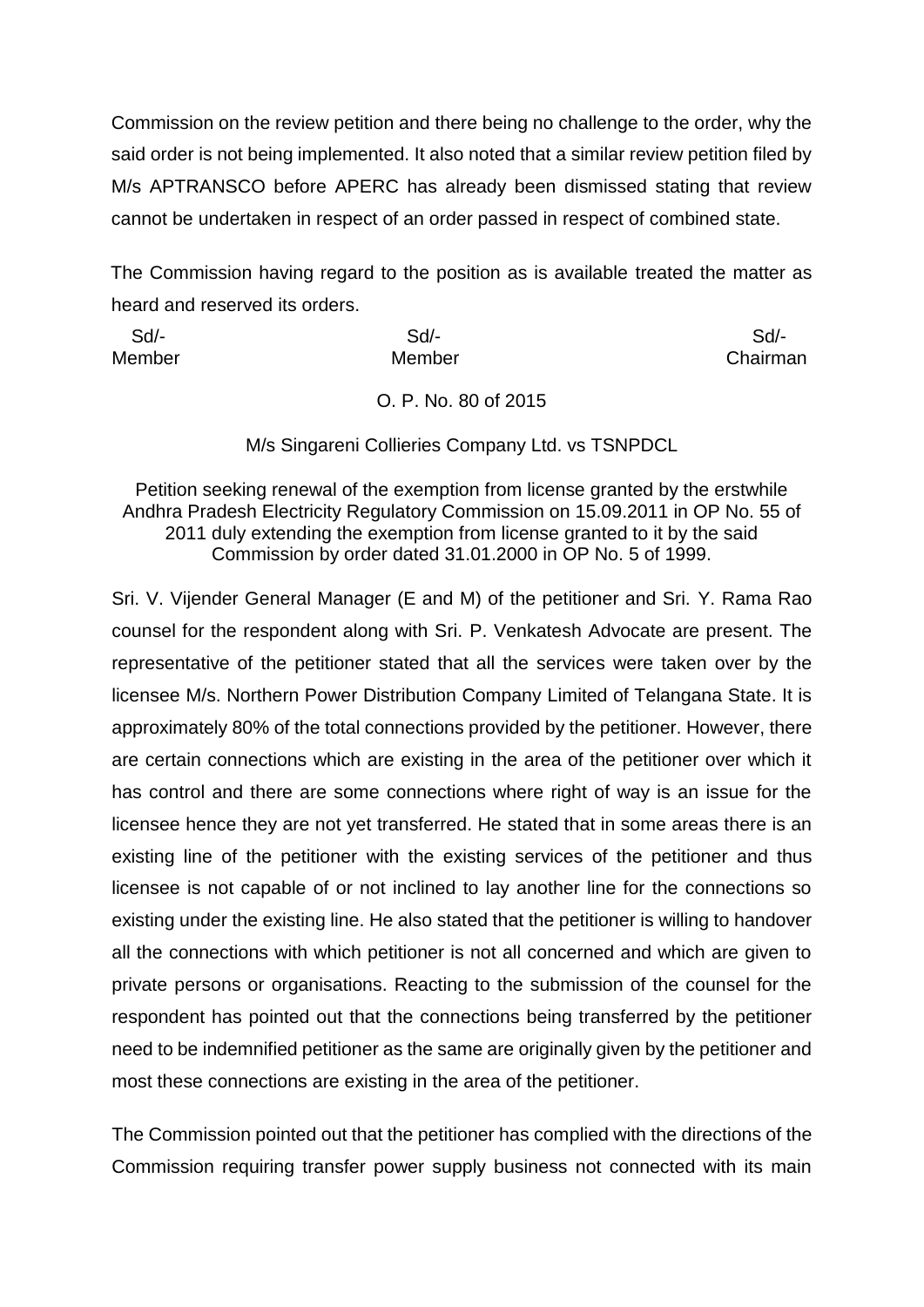activity to the licensee and seeking to complete the process by handing over all the connections to the licensee with which it has no relation what so ever even if such connections are in the area of the petitioner. Thus the licensee should take over all the connections. On the point of providing the service connections to the consumers who got transferred from the petitioner to the licensee and insistence of indemnity from such consumers or the petitioner is not correct. On the point of expenditure involved in the laying of new lines wherever necessary, which involved licensee's finances to the tune of Rs. 5 crores, which the licensee wants the consumers or the petitioner to pay, it made clear that such expenditure could be claimed as part of the ARR and no payment be demanded from anybody. It should also lay down the lines immediately and provide supply without delay and also takeover all the connections not related to the petitioner. The respondent sought time to lay the line to lay the line to take over the services at a cost of Rs. 5. crores upto May 2016, in view of the above and in order to continue the supply to such consumers.

The exemption from having license is extended upto 31.05.2015. the transfer of connections by the licensee should be completed by 31.05.2016. Matter is adjourned.

| Sd/-   | Sd                   | Sd       |
|--------|----------------------|----------|
| Member | Member               | Chairman |
|        | O. P. No. 82 of 2015 |          |
|        | And                  |          |
|        | I. A. No. 32 of 2015 |          |
|        |                      |          |

#### M/s. Pragathi Group vs TSSPDCL, TSTRANSCO & TSSLDC (Proposed to be impleaded)

Petition seeking to question the action of levying wheeling and transmission charges by licensees along with other issues.

Petition in IA No. 31 of 2015 to implead TSSLDC

Sri. Y. Rama Rao, Counsel for the respondent along with Sri. P Venkatesh Advocate are present. There is no representation on behalf of the petitioner. The counsel for the respondent stated that on the earlier hearing date, the Commission directed the petitioner to add TSSLDC as a party respondent to the petition and directed the TSSLDC to file its counter affidavit on the petition filed by the petitioner. Accordingly notice has been received and a counter affidavit is filed before the Commission.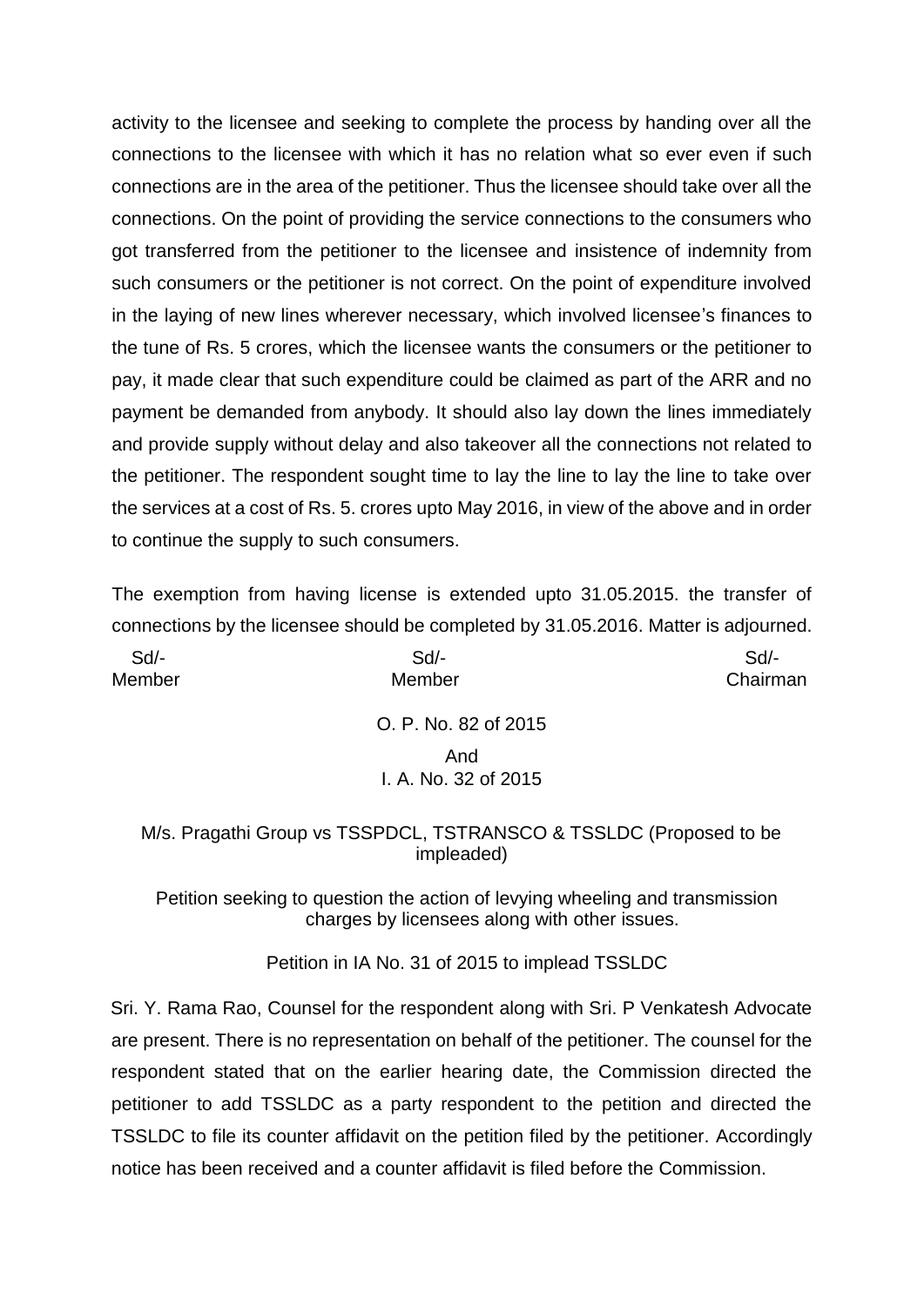In view of the above, the Commission adjourned the hearing.

Call on 11.04.2016 At 11.00 AM

 Sd/- Sd/- Member **Chairman** 

O. P. No. 89 of 2015

M/s. Bhagyanagar India Ltd. Vs Govt. of Telangana, TSSPDCL, TSTRANSCO andOfficers

Petition filed questioning the action of the licensees in demanding payment of wheeling charges contrary to the tariff order dt.09.05.2014 of erstwhile APERC

Sri. Challa Gunaranjan counsel for the petitioner and Sri. Y. Rama Rao, Counsel for the respondents along with Sri. P. Venkatesh Advocate are present. The counsel for the petitioner stated that the respondent has partly adjusted the amounts towards wheeling charges paid by them that is upto 50% only. The counsel for the respondents sought to rebut the same by stating that the entire amount has been adjusted.

The Commission adjourned the hearing and directed the parties to place the correct figures regarding the adjustment of the amount and also the amounts due to be adjusted by the next date of hearing.

> Call on 13.04.2016 At 11.00 AM Member Chairman

Sd/- Sd/-

O. P. No. 90 of 2015

M/s Lodha Healthy Construction and Developers Pvt.Ltd. Vs TSSPDCL & Officers

Petition filed questioning the action of DISCOM in not implementing the order of the Vidyut Ombudsman and to punish the Licensee u/s 142 of the Electricity Act, 2003.

Sri. Challa. Gunaranjan, Counsel for the petitioner and Sri. Y. Rama Rao, Counsel for the respondent along with Sri. P. Venkatesh Advocate are present. The counsel for the petitioner stated that the petitioner is seeking implementation of the order of the Vidyuth Ombudsman and the respondents have taken time twice to place before the Commission the implementation of the order. Yet they have not implemented the order of the Vidyuth Ombudsman. The counsel for the respondent has pointed out that already there is an interim order in their favour from the Hon'ble High Court which has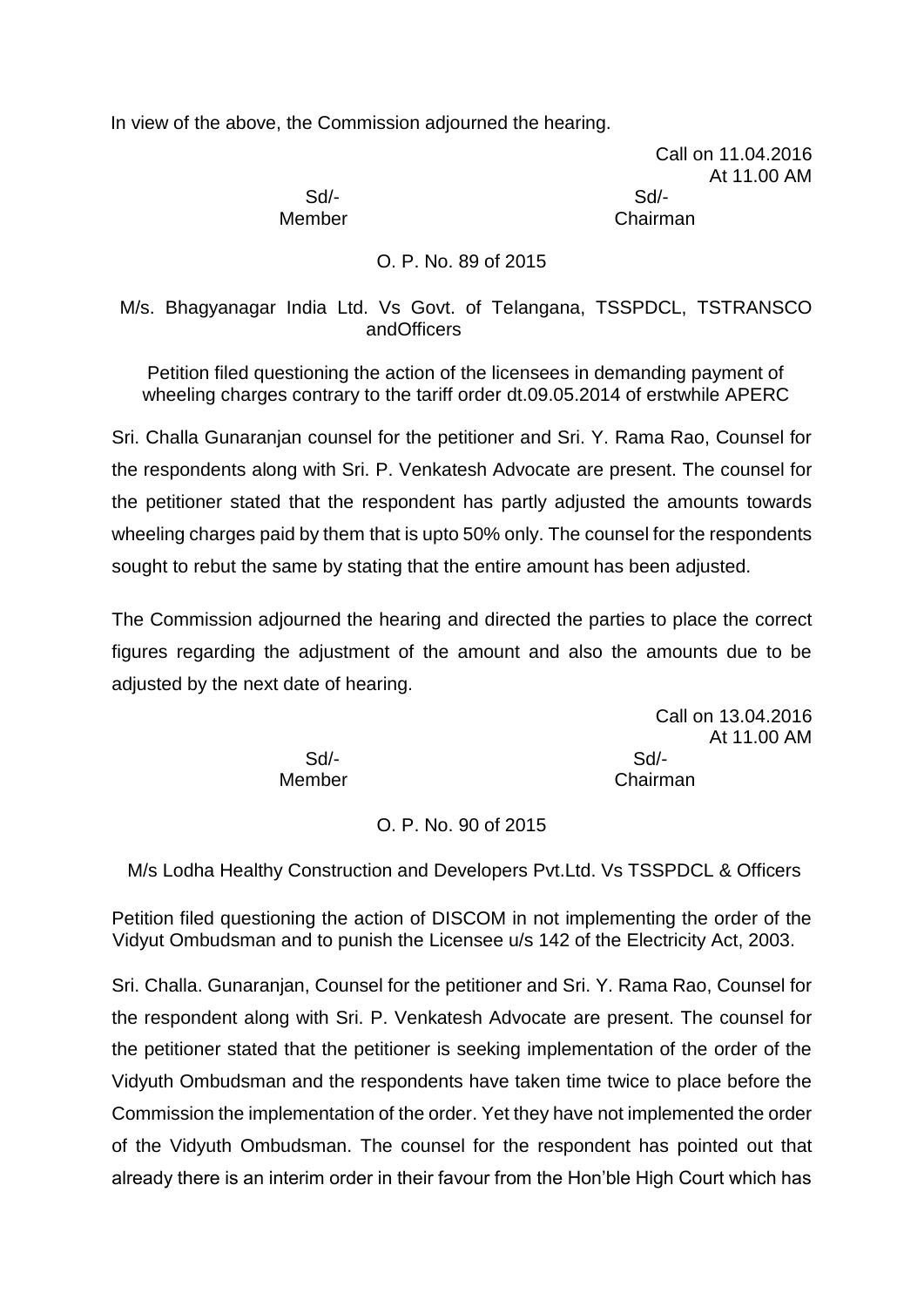been complied with. He also stated that infact the directions of the Ombudsman have been complied with by giving fresh notice and passing final order in the matter. However, the advocate representing the counsel for the petitioner was not in a position to confirm the same.

The Commission has adjourned the hearing at the request of counsel for the petitioner and directed him to come out very clearly with the facts and show how the order of the Vidyuth Ombudsman is not implemented

Call on 13.04.2016 At 11.00 AM Sd/- Sd/- Member **Chairman** 

## O. P. No. 91 of 2015

## M/s. Sanathnagar Enterprises Ltd. vs TSSPDCL & Officers

Petition filed questioning the action of DISCOM in not implementing the order of the Vidyut Ombudsman and to punish the licensee u/s 142 of the Electricity Act, 2003.

Sri. Challa. Gunaranjan, Counsel for the petitioner and Sri. Y. Rama Rao, Counsel for the respondent along with Sri. P. Venkatesh Advocate are present. The counsel for the petitioner stated that the petitioner is seeking implementation of the order of the Vidyuth Ombudsman and the respondents have taken time twice to place before the Commission the implementation of the order. Yet they have not implemented the order of the Vidyuth Ombudsman. The counsel for the respondent has pointed out that already there is an interim order in their favour from the Hon'ble High Court which has been complied with. He also stated that infact the directions of the Ombudsman have been complied with by giving fresh notice and passing final order in the matter. However, the advocate representing the counsel for the petitioner was not in a position to confirm the same.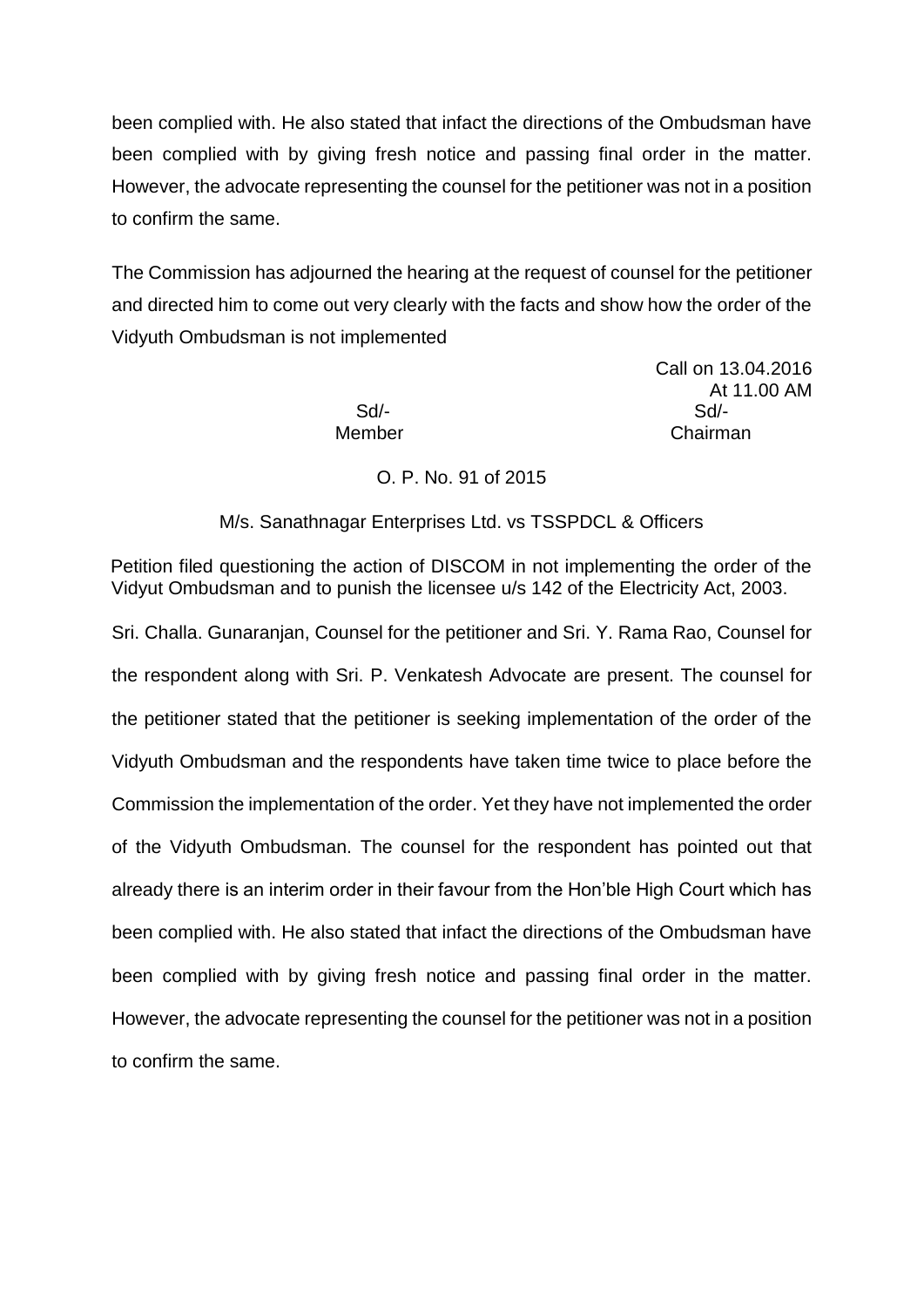The Commission has adjourned the hearing at the request of counsel for the petitioner and directed him to come out very clearly with the facts and show how the order of the Vidyuth Ombudsman is not implemented

 Sd/- Sd/- Member Chairman

Call on 13.04.2016 At 11.00 AM

# O. P. No. 92 of 2015

M/s Suguna Metals Ltd. vs Vidyut Ombudsman of Telangana & TSSPDCL Officers

Petition filed questioning the action of DISCOM in not implementing the order of the Vidyut Ombudsman and to punish the Licensee u/s 142 of the Electricity Act, 2003.

Sri. N. Vinesh Raj, Counsel for the petitioner and Sri. Y. Rama Rao, Counsel for the respondent along with Sri. P. Venkatesh Advocate are present. The counsel for the petitioner stated that the counsel for the respondent sought further time to inform the Commission about the status of implementation of the order of Ombudsman. He also sought time to file counter affidavit in the matter. Nothing has come forward in the matter. The counsel for the respondent on the other hand stated the petitioner has already approached the Hon'ble High Court on the same issue and obtained order. The counsel for the petitioner clarified that the petitioner had approached the Hon'ble High Court as there was immediate threat of disconnection and obtained order in the matter.

The Commission having found that the order of the Vidyut Ombudsman is clear and unambiguous reserved the matter for its Judgment.

 Sd/- Sd/- Member Chairman

# O. P. No. 94 of 2015

M/s MLR Industries Pvt. Ltd. vs TSSPDCL & Officers

Petition filed seeking banking facility solar power exported on captive utilization basis by petitioner itself.

Sri. Mohan Rao Counsel for the petitioner and Sri. Y. Rama Rao, Counsel for the respondent along with Sri. P. Venkatesh Advocate are present. The counsel for the